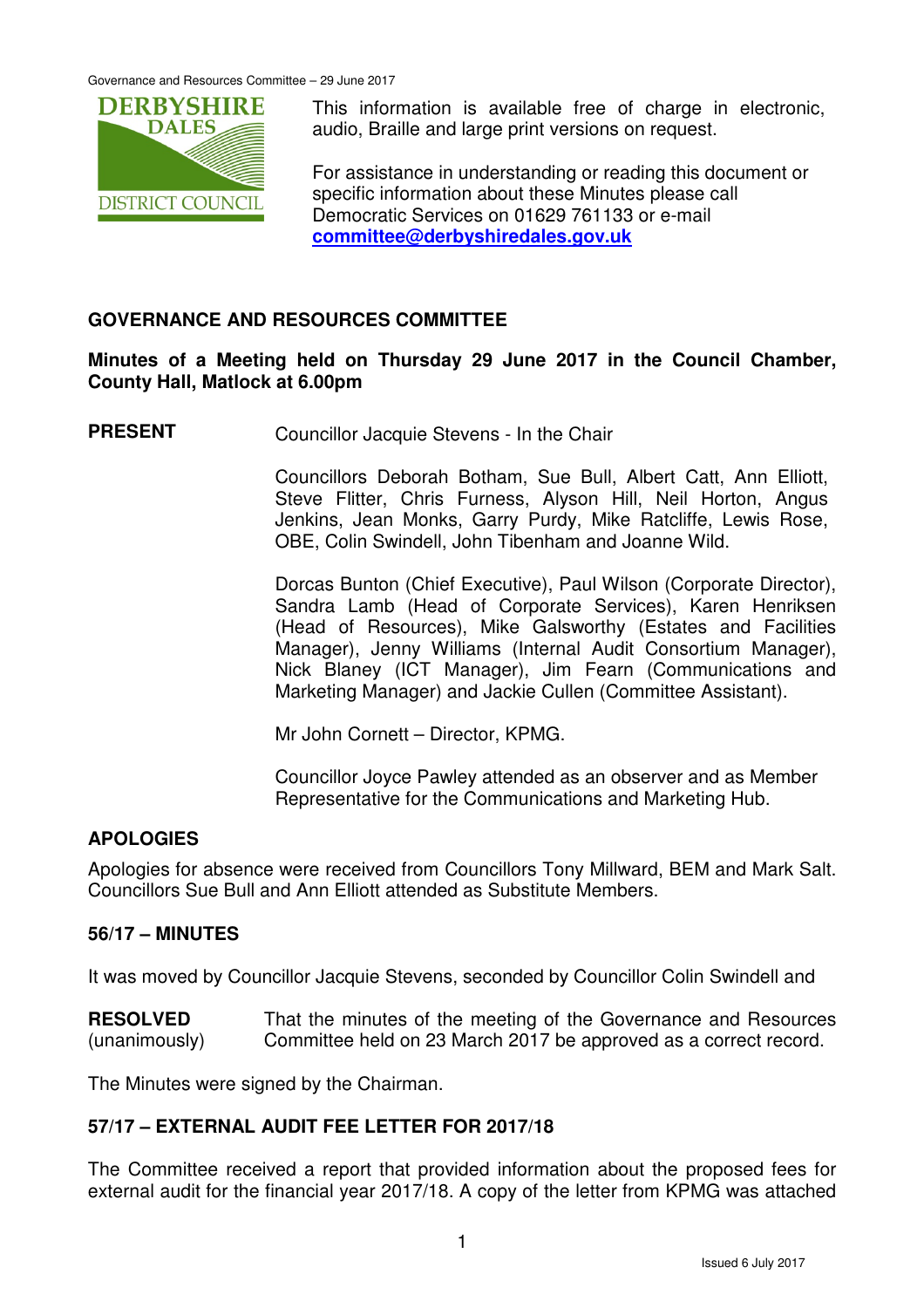as Appendix 1 to the report.

The planned audit and certification fees for 2017/18 were tabled in the report, along with a comparison to the previous year's fee.

It was noted that the scale fee for the certification of housing benefit grant claims had not yet been published.

It was moved by Councillor Lewis Rose OBE, seconded by Councillor Albert Catt and

**RESOLVED** (unanimously) That the "Annual audit fee 2017/18" letter from the External Auditor be noted.

## **58/17 – ANNUAL GOVERNANCE STATEMENT 2016/17**

The Committee considered the Annual Governance Statement (attached as Appendix 1 to the report) which reported publicly on the extent to which the District Council had complied with its own code of governance. The report sought approval for the Annual Governance Statement for 2016/17, which was consistent with the CIPFA/SOLACE Framework "Delivering Good Governance in Local Government", and met the requirements of the Accounts and Audit Regulations 2015.

The Key issues were tabled on page 36 of the Statement, together with an action plan to show how they would be addressed.

It was moved by Councillor Mike Ratcliffe, seconded by Councillor Steve Flitter and

**RESOLVED** 1. That the Annual Governance Statement for 2016/17 is approved.

(unanimously)

2. That the significant governance issues, and the action plan to address them, be noted.

## **59/17 – INTERNAL AUDIT REPORTS CONCLUDED TO DATE UNDER THE 2016/17 OPERATIONAL AUDIT PLAN**

The Committee considered the internal audit reports produced in respect of the 2016/17 Internal Audit Plan, attached as Appendix 1 to the report. Appendix 1 also showed a summary of the Overall Audit Opinion of the audit and the number of recommendations made / agreed where a full response had been received, analysed between High, Medium and Low priority. The internal controls examined in accordance with the classifications were tabled in the report.

It was noted that 5 reports had been issued: 3 with a good opinion, 1 with a satisfactory opinion and 1 with a marginal opinion, as set out in the report. No reports were issued with an unsatisfactory or unsound opinion. 15 recommendations had been made, 14 of which had been agreed and were being implemented.

It was confirmed that there were no issues arising relating to fraud that needed to be brought to the Committee's attention.

It was moved by Councillor Lewis Rose OBE, seconded by Councillor Steve Flitter and

**RESOLVED** (unanimously) That the findings and conclusions of the internal audit reviews are noted.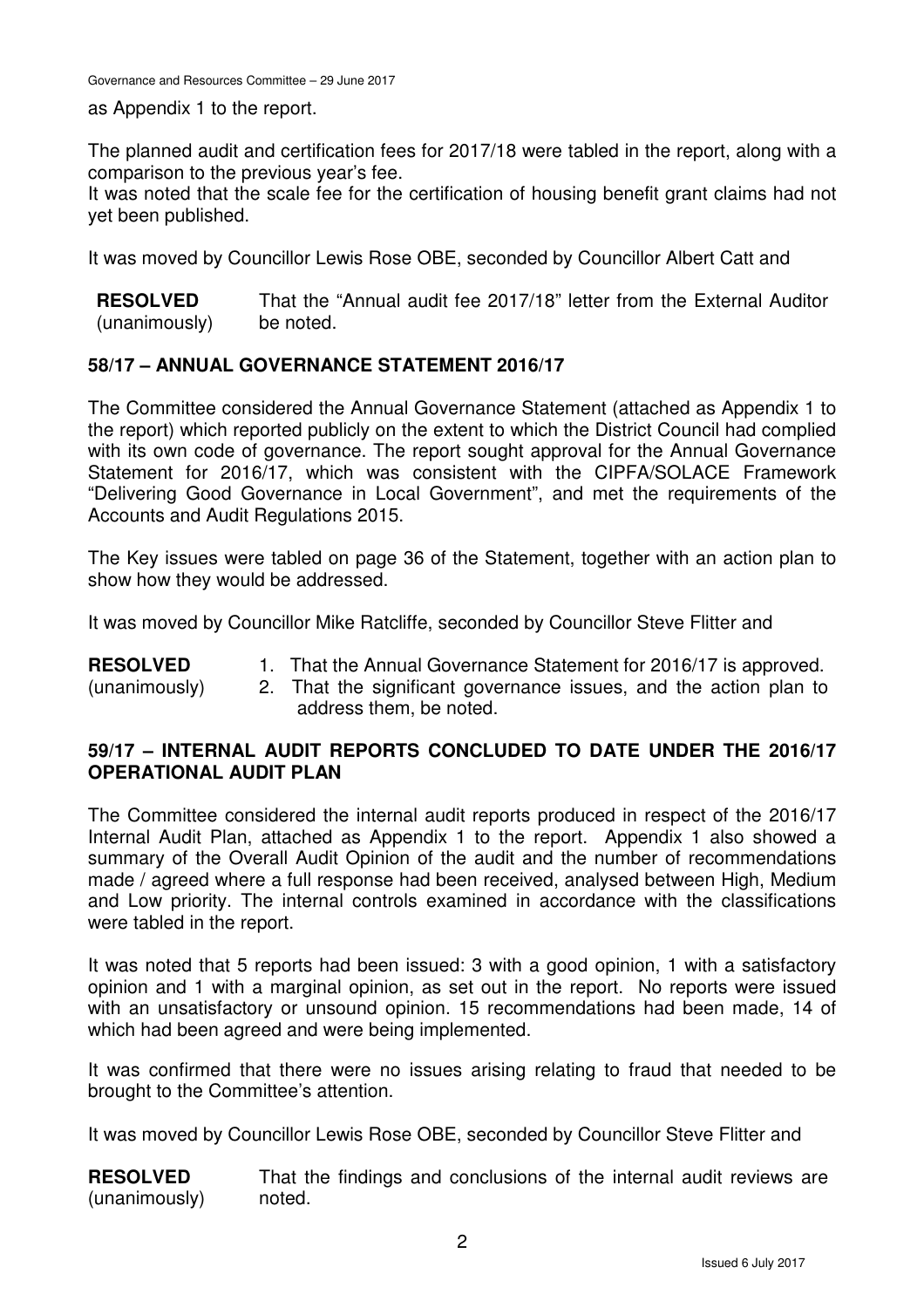# **60/17 - INTERNAL AUDIT ANNUAL REPORT 2016/17**

The Committee considered a report that:

- Presented a summary of the internal work undertaken during 2016/17 from which the opinion on the internal control environment was derived;
- Provided an opinion on the overall adequacy and effectiveness of the Council's control environment including any qualifications to that opinion;
- Drew attention to any issues that required inclusion in the Annual Governance Statement;
- Compared work actually undertaken with that which was planned, and summarised performance;
- Commented on compliance with the Public Sector Internal Audit Standards (PSIAS);
- Confirmed progress against the internal audit action plan that was developed following an external review of internal audit;
- Commented on the results of the internal quality assurance programme;
- Confirmed the organisational independence of internal audit;
- Reviewed the performance of the Internal Audit Section against the current Internal Audit Charter.

The Internal Audit Plan for 2016/17 was approved by the Governance and Resources Committee on the 24th March 2016. Overall 96% of planned audits were completed during the year. Only 1 audit was not completed (data protection) as a decision had been made by the Internal Audit Consortium Manager and the Head of Resources to defer this audit due to a consultant being engaged to review the council's data protection procedures. The resulting action plan was in the process of being implemented.

It was noted that there were no issues relating to fraud arising from the reports detailed in Appendix 1.

The performance indicators for the Internal Audit Section were tabled in the report, together with issues arising. It was acknowledged that the full impact of BREXIT was also unknown and may lead to further risks for the Council.

During 2016/17 a self- assessment was undertaken to review compliance with the Public Sector Internal Audit Standards. Quality control procedures had been established within the internal audit section as set out in the report, which had ensured conformance with the PSIAS, and the results confirmed that there were no significant areas of non-compliance. Furthermore, in October 2016 the Internal Audit Consortium was subject to an external review to ensure compliance with the Public Sector Internal Audit Standards. The review concluded that the Consortium was compliant with and in places exceeded the requirements of the PSIAS, but a number of recommendations were made to further enhance the service provided by the Consortium. The progress made against that action plan so far was detailed at Appendix 2 to the report.

The Audit Charter was last reported to and approved by the Governance and Resources Committee in June 2016, and based on the information provided in the report it was considered that the requirements of the Charter had been met during the year.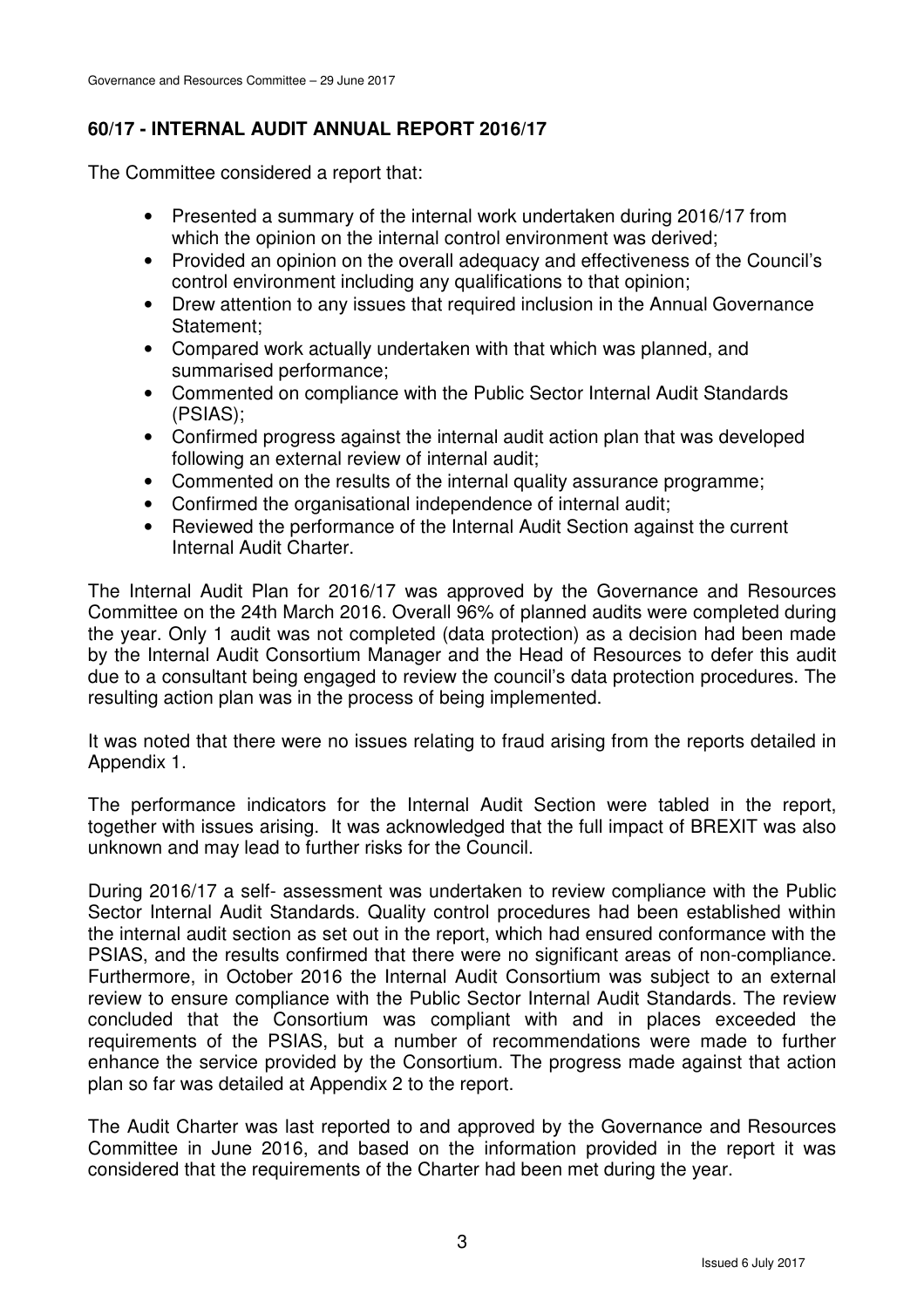It was moved by Councillor Albert Catt, seconded by Councillor Chris Furness and

### **RESOLVED**

(unanimously)

- 1. That the Internal Audit Annual Report for 2016/17 be noted.
- 2. That the progress made in respect of implementing the action plan arising from the external review of internal audit be noted.

## **61/17 – CYBER RISK**

The Committee considered a report providing information relating to the Council's arrangements for dealing with cyber risk, following a presentation by the external auditor in March 2017 when Members requested that a report outlining the Council's arrangements be brought to a future meeting of the Governance and Resources Committee.

It was reported that Public authorities were now the number one target for cyber attacks in the UK, and the increase in global connectivity meant that cyber incidents, including data breaches, were becoming more frequent. The WannaCry Ransomware attack, which took place on 12 May 2017, affected institutions across the world and had a significant impact in the NHS. Further information relating to this attack was set out in Appendix 1 to the report.

The Council's existing actions and controls were listed in the report and were explained in more detail in Appendix 1 to the report. The responses to the "Key Questions" posed by the external auditor were set out in Appendix 2 to the report.

It was moved by Councillor Lewis Rose OBE, seconded by Councillor Mike Ratcliffe and

#### **RESOLVED** That the report is noted.

(unanimously)

## **62/17 - LAND HOLDINGS REVIEW**

The Committee considered a report that covered 6 sites across the District in which expressions of interest or requests to vary leases or covenants had been received. Following detailed consideration of planning, legal and estate management factors, recommendations were made regarding whether the sites should be sold or leases or covenants lifted and the terms which would apply.

An appraisal of each site had taken place comprising advice on any planning constraints, legal restrictions and maintenance liabilities plus an assessment of any health and safety risks. The results and recommendations were summarised in Appendix 1 to the report, together with plans of each site. Where it was recommended that a site be sold, the relevant Local Council and Ward Members had been consulted, although with regard to site 5 (Land at Dig Street, Ashbourne) it was noted that Ashbourne Town Council had been consulted only very recently and as such, comments had been received by the Ward Member after publication of the Agenda.

In each case of disposal the purchaser would be responsible for making any necessary planning application at their cost to enable their desired use of the site. It was noted that the decision at the meeting was entirely without prejudice to any future decisions on such applications by this Council as Planning Authority.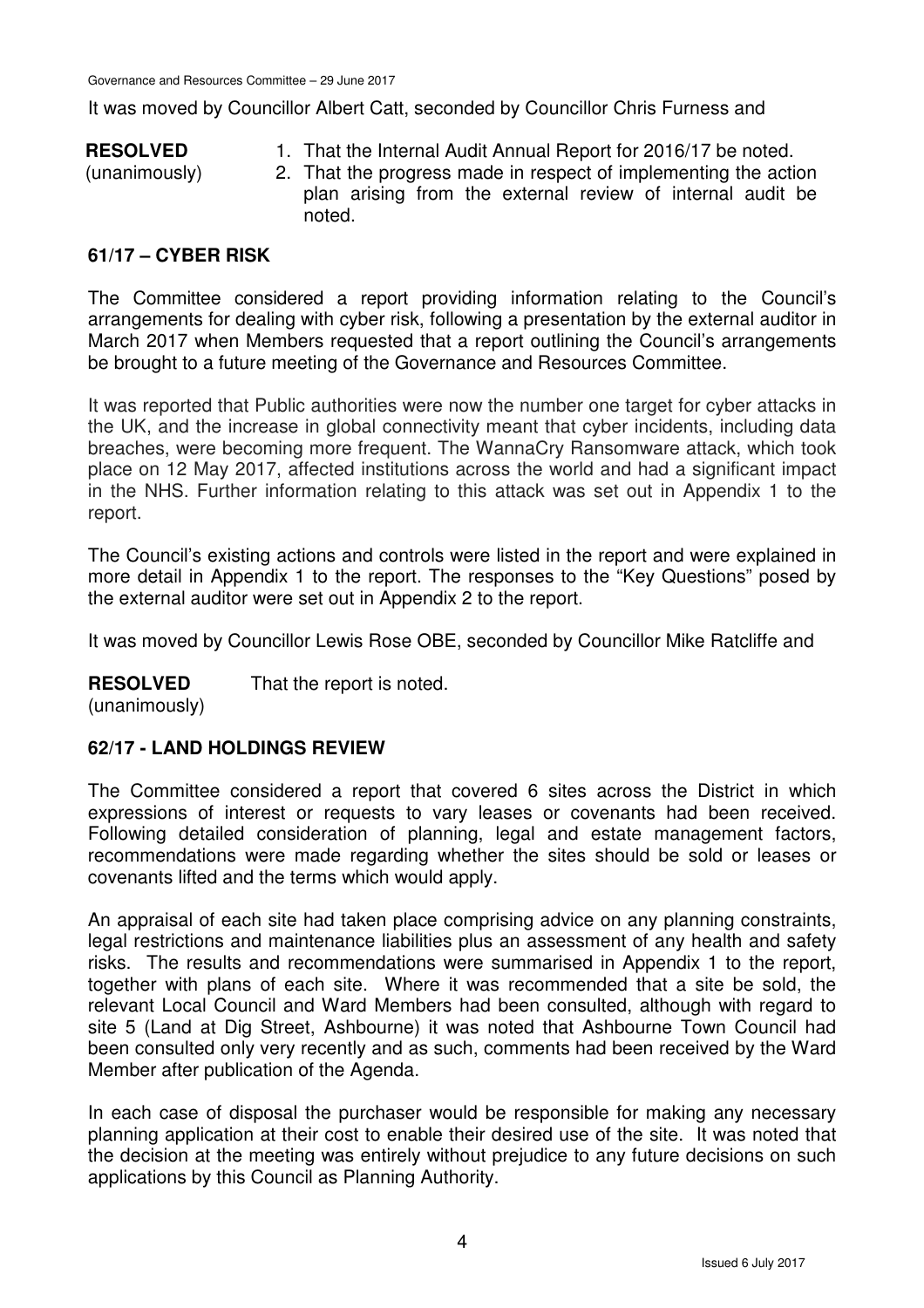Governance and Resources Committee – 29 June 2017

It was noted that the Wards Affected should include Matlock All Saints, and not Matlock St Giles.

It was decided to deal with Recommendations 1, 2 and 4 together, and Recommendation 3 separately.

It was moved by Councillor Lewis Rose OBE, seconded by Councillor Steve Flitter and

- **RESOLVED** (unanimously) 1 That the interested parties in respect of sites 1 (land at 5-11 Bank Road Matlock) and 2 (land on Bakewell Road/Imperial Road Matlock) be informed that their request to purchase the freehold are declined for the reasons indicated in Appendix 1 of this report.
	- 2 That a new lease is granted in respect of site 3 (CAB offices in Matlock Town Hall) and a variation of the lease in respect of site 4 (land at Watery Lane, Ashbourne) is agreed as indicated in Appendix 1of this report.
	- 4 That the Creation Agreements suggested by Derbyshire County Council in respect of the sections of the White Peak Cycle Loop comprising site 6 (land between Matlock and Rowsley) are agreed.

It was moved by Councillor Lewis Rose OBE, seconded by Councillor Albert Catt and

| <b>RESOLVED</b> | 2 That the covenant in respect of site 5 (land on Dig Street,  |
|-----------------|----------------------------------------------------------------|
|                 | Ashbourne) is lifted and the revised disposal terms are noted. |

**Voting:** 

| For                | 13 |
|--------------------|----|
| <b>Against</b>     | 4  |
| <b>Abstentions</b> | O  |

The Chairman declared the motion carried.

## **63/17 – AGRICULTURAL BUSINESS CENTRE – NEW LEASE ARRANGEMENTS**

The Committee considered a report to approve the terms of a new 25 year lease agreement for the operation of the Bakewell Agricultural Livestock Market to replace the existing market licence agreement.

The Bakewell Agricultural Livestock Market was currently operated under the terms of a licence agreement made between the District Council and the partners of Bagshaws on  $20<sup>th</sup>$  May 1998 and was expressed for a period of 21 years. It was therefore approaching renewal. The terms of the current licence were summarised in the report.

In March 2015 the Corporate Committee delegated authority to the Corporate Director to enter into formal discussions with Bagshaws to negotiate the terms of a new lease agreement for the Agricultural Livestock Market operation (Minute 302/14). The purpose of the negotiations was to offer Bagshaws security of tenure and transfer operational risks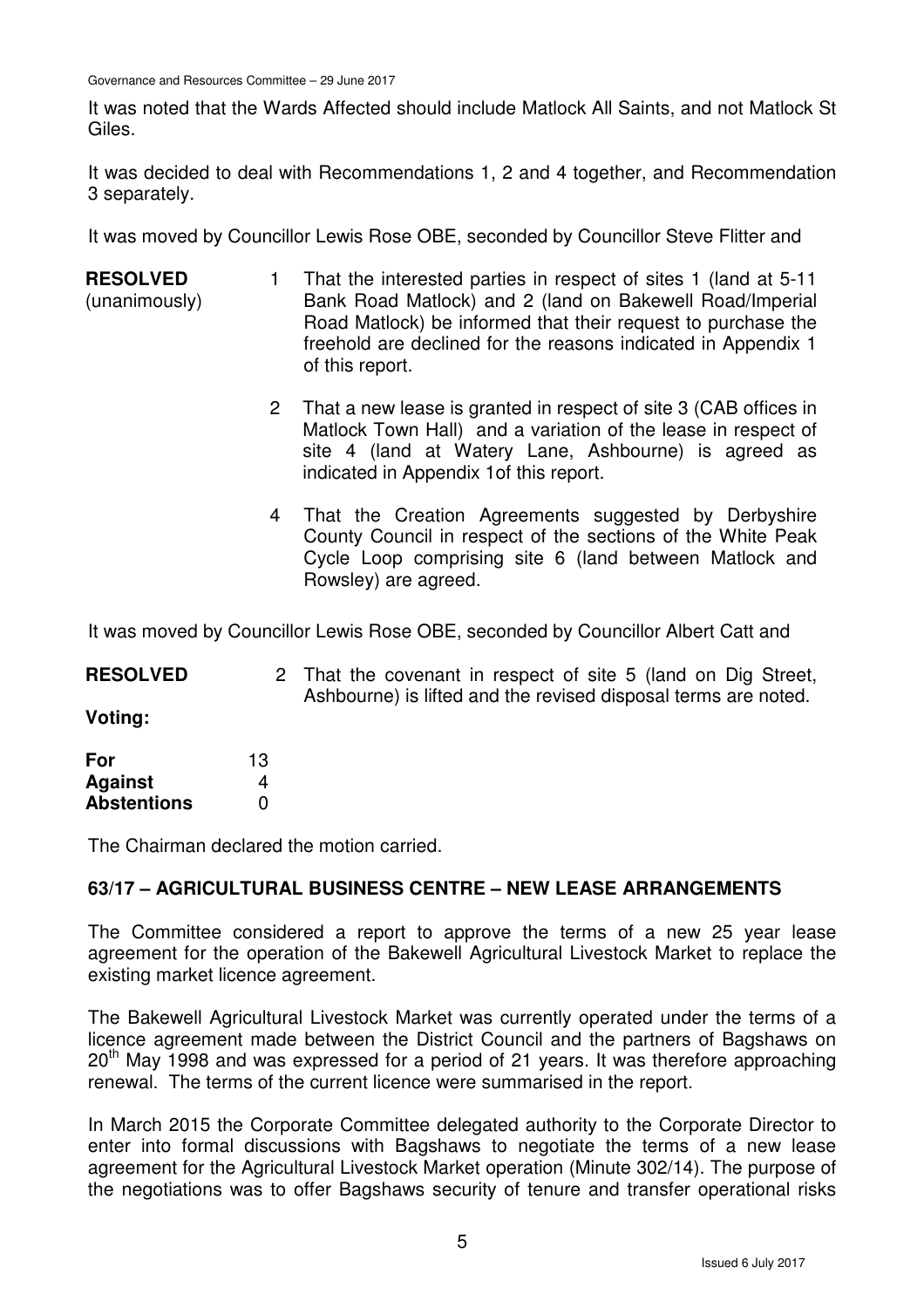whilst also proposing new terms and conditions for the operation of the ABC Livestock Market, according to the principles listed in the report.

Agreement had now been reached between the respective parties (subject to the approval of this Committee) for Bagshaws to enter into a new 25 year lease arrangement for the operation of the Bakewell Agricultural Livestock Market in general accordance with the heads of terms as set out in the report, together with the responsibilities transferring to Bagshaws.

It was moved by Councillor Lewis Rose OBE, seconded by Councillor John Tibenham and

**RESOLVED** (unanimously) That a new lease for the operation of the Bakewell Agricultural Livestock Market to Bagshaws LLP, be approved in accordance with the heads of terms outlined in the report for a period of 25 years.

## **64/17 – REQUEST FOR ADDITIONAL POST IN FNANCIAL SERVICES TEAM**

The Committee considered a report seeking approval for an additional post of Senior Accountant for a fixed period of two years.

The current structure of the Financial Services Team was shown in Appendix 1 to the report and had existed for a number of years. Since the current structure was established the Financial Services Team has had to respond to increased pressures, and following a Finance STEP Review carried out in March 2017, it was considered essential to "review organisational structure and roles within it with a view to modernising and reducing dependency on singleton roles, strengthening resilience and possibly creating some carer progression". A further review suggested improvements in financial management that required additional input from the financial services team, as set out in the report.

A review of the structure of Financial Services and the job descriptions had now taken place, and the proposed new structure was shown in Appendix 2 to the report.

It was moved by Councillor Chris Furness, seconded by Councillor Jean Monks, and

**RESOLVED** (unanimously) That approval is given to the appointment of an additional Senior Accountant on Grade 9 for a fixed period of two years.

### **65/17 – CORPORATE SIGNAGE**

The Committee considered a report on upgrading the Council's signage across the Derbyshire Dales.

The District Council adopted its current Communications and Marketing Strategy in September 2014, and the second annual update, including an Action plan to run from September 2016 to August 2017, was approved by this Committee on 22 September 2016.

A priority was to replace 15 welcome signs, mainly on A roads on the Derbyshire Dales border, most of which were shabby in appearance. The Communications & Marketing Hub had benchmarked how other local authorities presented themselves and noted that some used their welcome signs as an opportunity to attract local sponsorship, as illustrated in the report. The Hub agreed that the profile of any potential sponsor was an important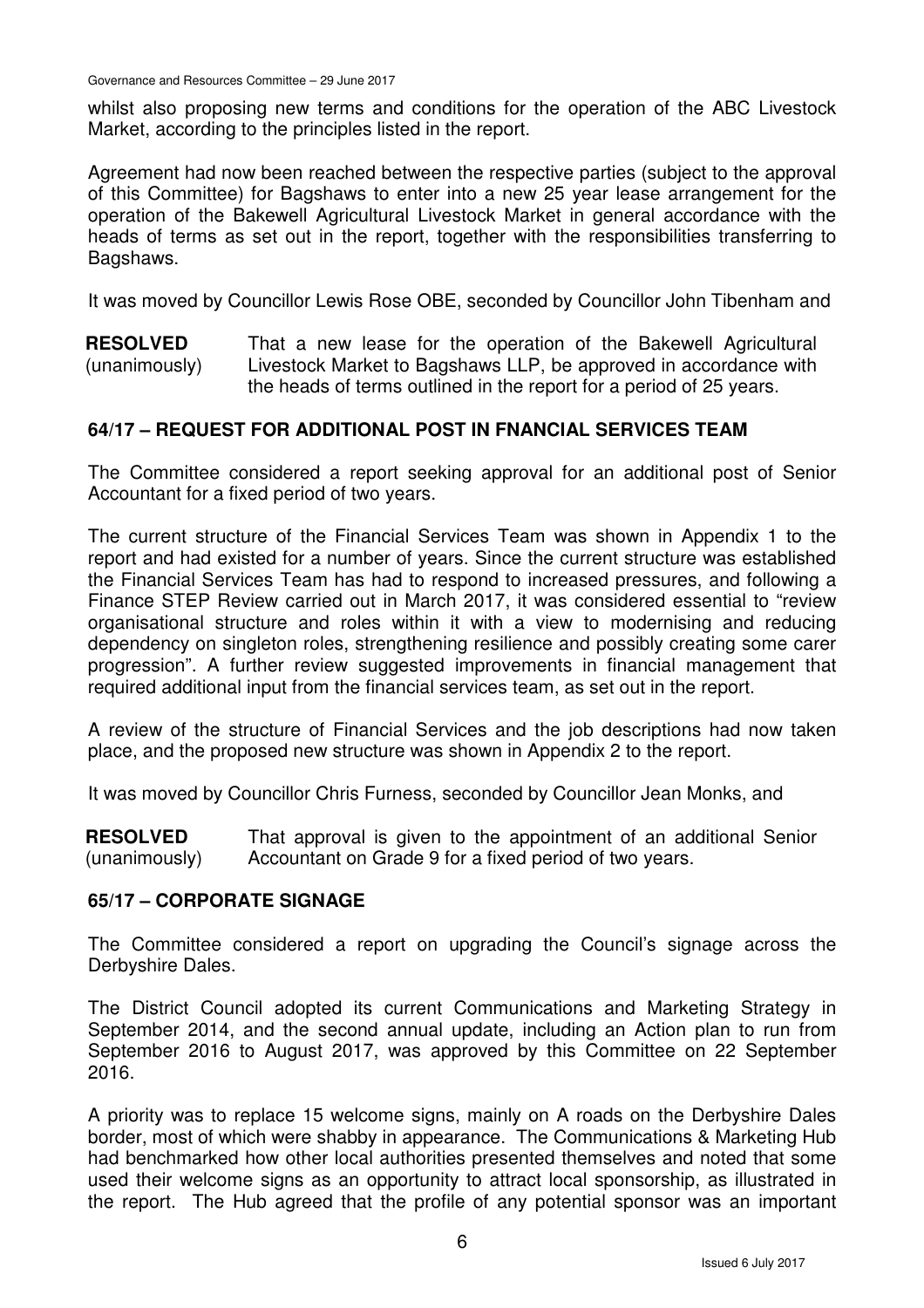Governance and Resources Committee – 29 June 2017

consideration requiring sensitivity to ensure the Council's reputation was protected. It was envisaged that Partners would need to meet strict sponsorship protocol rules and the nature of the business should also support the Council's Corporate Priorities. The Council's Sponsorship Protocol was attached as Appendix 2 to the report, for information.

The use of "Statement" signs in the Council's larger parks and memorial plaques on park benches was also put forward, as detailed in the report.

Councillor Joyce Pawley, Communications & Marketing Hub Member Representative, commented as follows:

 "I have read through this report and am in agreement that it reflects the suggestions of the Communications & Marketing Hub."

It was moved by Councillor Albert Catt, seconded by Councillor Chris Furness and

| <b>RESOLVED</b> | 1. That the Communications and Marketing Hub's proposal to    |
|-----------------|---------------------------------------------------------------|
| (unanimously)   | attract sponsorship to new welcome signs be approved on the   |
|                 | understanding that sponsors meet strict sponsorship protocols |
|                 | and their business profile supports the District Council's    |
|                 | Corporate Priorities.                                         |

- 2. That the Communications & Marketing Hub's proposal to incorporate small information plaques into existing wooden benches in the Council's main parks is approved, to create greater awareness of what the parks have to offer and the Council's responsibility for them.
- 3. That a new, easy maintenance, approach to memorial plaques is approved, enabling the Council to promote subscriptions to existing wooden benches in our parks; the plaque and bench to be maintained for a specified number of years by the Council, with the plaque provided by the subscriber to our specification.

### **66/17 – MEMBER DEVELOPMENT WORKING GROUP**

Councillor Neil Horton left the meeting at 8.15pm during discussion of this item.

The Committee considered an update on the work of the Member Development Working Group and recommendation for an on-line training module relating to Data Protection awareness.

An amendment to the Code of Conduct for Derbyshire Dales District Council had been approved by the Committee in January 2017, whereby failure to attend may be a breach of the Code.

Attendance at training in Planning and Ethics was an annual requirement for all Councillors, and Data protection was also classified as mandatory training for all Councillors and employees. At the time of writing this report, 12 Councillors had yet to indicate their date preference for Planning and Ethics training and a reminder had been sent by the Member Representative.